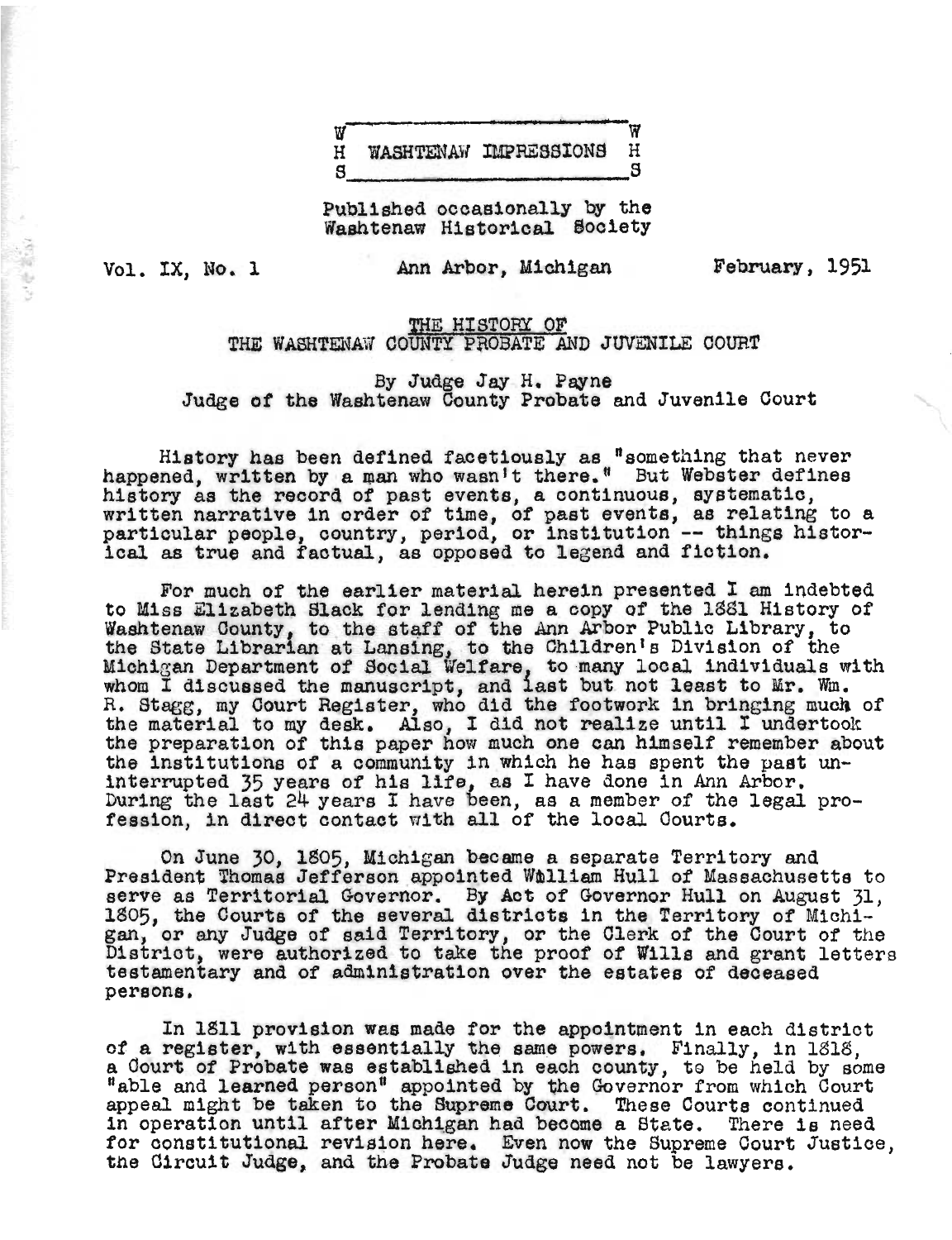The records indicate that Bethuel Farrand was the first Judge of Probate to be appointed for the Washtenaw County District. He was appointed by the Territorial Governor in 1827, and held his first term of court on April 5 of that year. The Probate files in our present Court, which run from No. 1 to current No. 38,774, reveal that on April 5, 1827, Judge Ferrand held a hearing in the estate of George W. Noyes 1n which the original petition for probate of Will was filed on April 2. (The executor's fee in this case was \$46.25!)

Although the History of Michigan says that Probate Judges were appointed, as heretofore stated, and not elected to office until the Revised Statutes of 1838, the History of Washtenaw County says that James Kingsley was elected in IES2S and reelected in IS32, serving two terms.

We know that Congressional recognition of Michigan as a State in the Union was delayed by a dispute with Ohio about Michigan's southern boundary. In 1835, the people of Michigan adopted a State Constitution and elected a complete set of State officers, with Stevens T. Mason as Governor. Later, this Constitution of 1835 was accepted by Congress without readoption, and Michigan was formally recognized py Congress as a State on January 26, lES37. The ReVised recognized by Congress as a State on January 26, 1837. The Revised Statutes of 1838, previously referred to, definitely made the office of Judge of Probate elective, for a term of four years, and provided that appeals from Probate Court might be taken either to the Circuit Court or directly to the Supreme Court.

While Michigan's admittance to the Union was being delayed,<br>Robert S. Wilson had become Washtenaw County Probate Judge in 1836. George Sedgwick was elected in 1840 and served one full term. Samuel P. Fuller, who was elected in 1844, died before the expiration of his term and Elias M. Skinner was appointed to fill the vacancy.

The revision of 1946 provided for direct appeals from the Probate to the Circuit Court only. The Constitution of 1850 provided for a Probate Court in each of the 83 counties of the State, but their duties were not very specifically defined. In fact, the Constitution said that the jurisdiction, duties, and powere of Probate Courts were to be defined by the State Legislature. Under Legislat-<br>ive authority these consisted principally, in this era, of the administration of the estates of deceased persons, and the appointment<br>of guardians over minors, imbeciles, drunkards, and spendthrifts.<br>Certain other functions were from time to time added by acts of the Legislature. \* .Thhs situation prevailed until the Constitution of

\* Among these "miscellaneous duties" have been: commitment to hospitals of insane and diseased persons; recommending Notary Publics; authorizing changes of name; establishing birth records; legalizing secret marriages; appointing tax allocation boards, election commisslons, zonlng boards, drain inquiries, condemnation commissions, sions, zoning boards, drain induities, declared to an established and sellers.

 $-\frac{1}{24}$  2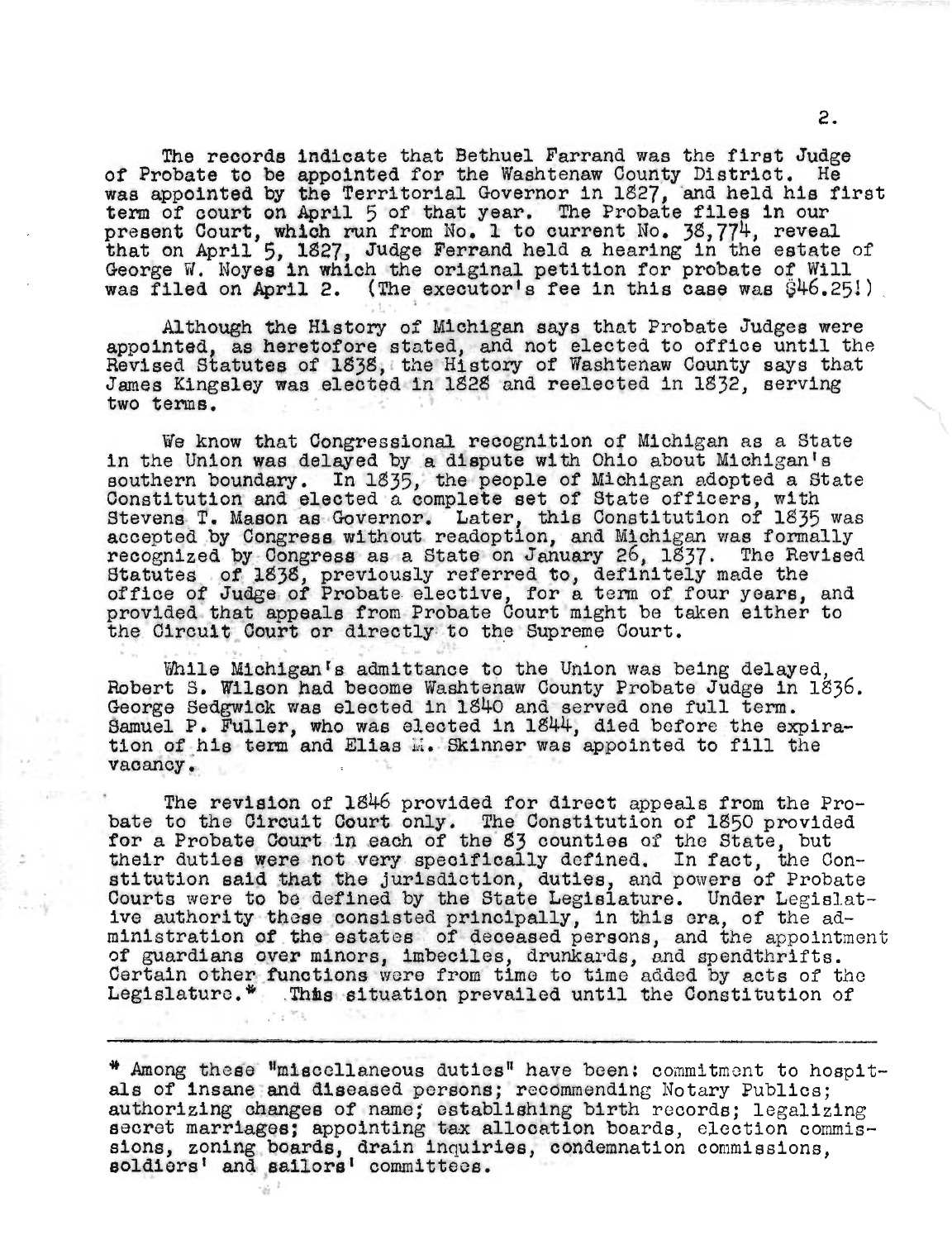1905 which gave to Probate Courts, in addition to their strictly Probate duties, original jurisdiction in all cases of juvenile delinquents and dependents.

Churchill H. Van Cleve was elected in 1846; Chauncey Joslin in 1852; B. F. Granger in 1956· Thomas Ninde in l8bO; Hiram J. Eeakos in 1864 and reelected in 1868; Noah W. Cheever in 1872; and William D. Harriman in 1876 and reelected in 1880.

Although it is understood that the Judges on whom I have reported up to this point were elected at partisan elections, as candidates of political parties (the presont non-partisan method was not adopted until 1939), their political affiliations are not listed in the records. However, the records do indicate that J. Willard Babbit was elected in 1888 as a candidate on the Democratic ticket and that he served until 1896, when a Republican, H. Wirt Newkirk, and that he served until 1890, when a kepublican, H. Wirt Newkirk,<br>was elected Judge of Probate. It was my pleasure to know and work with Judge Newkirk when he served as Mayor of Ann Arbor many years later, Judge Newkirk was succeeded by another Democrat, Willis I. Watk1ns, in 1900.

Republican Emory E. Leland served from 1904 to 1912, and after William H. Murray, a Democrat, occupied the office from 1912 to 1916, Judge Leland was again elected and served from 1916 to 1924. The oudge Leiand was again elected and served from 1916 to 1924. The<br>only ex-Judge of the Court who to my knowledge is still living is Judge Jay G. Pray, who was elected on the Republican ticket in 1924 and served until 1948. It was during his term of office that the Probate Judgeship was changed to a non-partisan offioe, and it was on that basis that I was elected in 1948.

Thoush the Constitution of 1835, previously mentioned in conneotion with Miohigan's admission as a State, provided for a Probate Court without outlining its jurisdiction; and the Constitution of bourt without outlining its jurisdiction; and the Constitution of<br>1850 left the jurisdiction, duties, and powers of the Court to be presoribed by the Legislature, the Probate Court, probably as a result of its work 1n the field of guardianship of minors, evidenced an early interest in the welfare of children.

In 1855 Michigan established a Reform Sohool for Boys (the forerunner of a very different 1nstitution which we know as the Boys' Vocational School) at Lansing. In 1873 we pioneered in the field of dependent and neglected children by establishing at Coldwater a State Public Sohool for Orphans and Dependent Ch1ldren (the forerunner of that present great child-care institution, the Michigan Children's Institute). The earliest evidence of the use of this institution by a Washtenaw County Judge of Probate is found in file No. 3277 in our present files, which contains proceedings by Judge Noah W. Cheever in a case involving a four-year-old child, with his mother, who were sent to the State Publio School at Coldwater, on July 28, 1874. .

In lS81 the Leg1s1ature passed the Protection of ChIldren Act giving the Frobate Court jurisdict10n over adoptions and. "111 treated and delinquent children.<sup>"</sup> It was under this law that the Washtenaw County Probate Court heard its first co-called Juvenile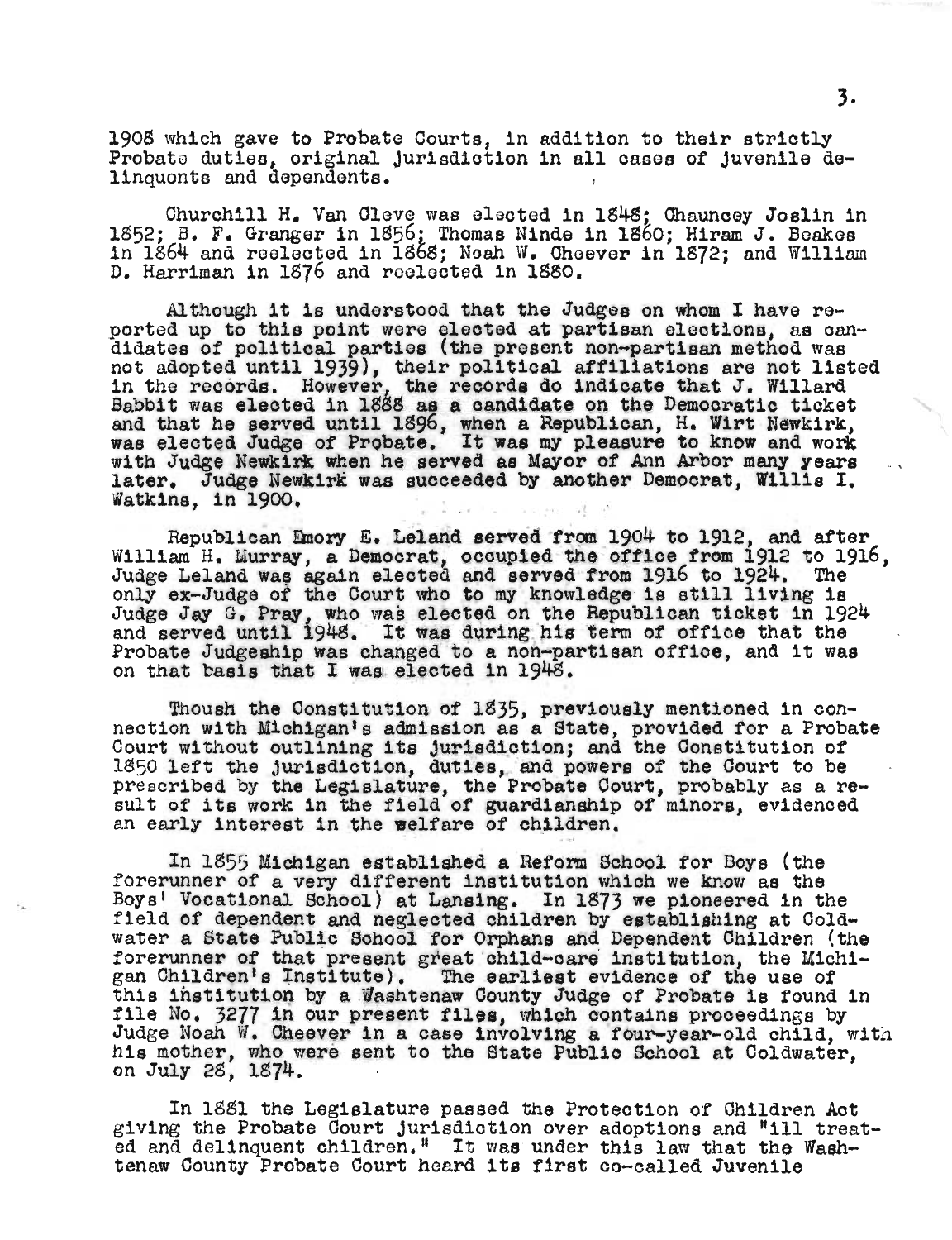Delinquency Sase on July 5, 1907. This case, which is contained in Juvenile File No. 1 (current No. 5110) in the records of our Court, is captloned "Concerning a Wayward and Disobedient Child. The file shows that a warrant was issued and the fifteen-year-old boy was committed to the Lansing Reform School until eighteen years of age, by Judge Emory E. Leland during his first term of office.

The Constitution of 1909, our present Constitution, in its section on Judiciary, provides that the Probate Court shall have "original jurisdiction in all cases of juvenile delinquents and dependents." Although we have had no new State Constitution since 1905, our Legislature has, with the help of several Youth GUidance Advisory Councils and Governor's Youth Guidance Committees, passed oonsiderable legislation for the welfare of juveniles, and this has been crystallized into a so-called Juvenile Code. As revised in 1944, this Code recognizes the basic needs of children and that it is the duty of the People of Michigan to provide for all children the proper atmosphere for their physical growth, their emotional growth, their spiritual growth, and their social growth.

The preamble to this Oode states, "This Chapter shall be liber-<br>ally construed to the end that each child coming within the jurisdiction of the Court shall receive such care, guidance and control, preferably in his own home, as will be conducive to the child's welfare and the best interest of the State, and that when such child is removed from the control of his parents the Court shall seoure for him care, as nearly as possible, equivalent to the care which should gave been given to him by them." This Code has been an elastic one; many a child coming before the Court as an alleged delinquent, found to be more sinned against than sinning, is then treated as a dependent, mentally ill, or other category, and placed accordingly.

## **COURT CREED**

The Child and the Court. . .<br>This Court is dedicated to the service of every In this Court is dedicated to the service of every<br>
Shild who is in conflict with Society, and guarantees to such Child the right to be dealt with intelligently to such Child the right to be dealt with intell<br>as Society's charge. . .not Society's outcast.

It is the earnest endeavor of the Oourt with the help of the home, the School, the Church, and the Institution when needed, to return the Children with whom it has dealings to the normal stream of life, whenever and as soon as possible.

A brief review of the legislation which led up to the adoption<br>of our excellent Juvenile Code of 1944 is especially interesting,<br>and unquestionably reveals how community interest became a potent<br>force in developing dynamic oation, and general welfare.

The swing to foster care was spearheaded by the 1935 ohangeover from the State Public School to the Michigan Children's Institute. The Children's Fund of Michigan (Couzens Fund) for several years

,